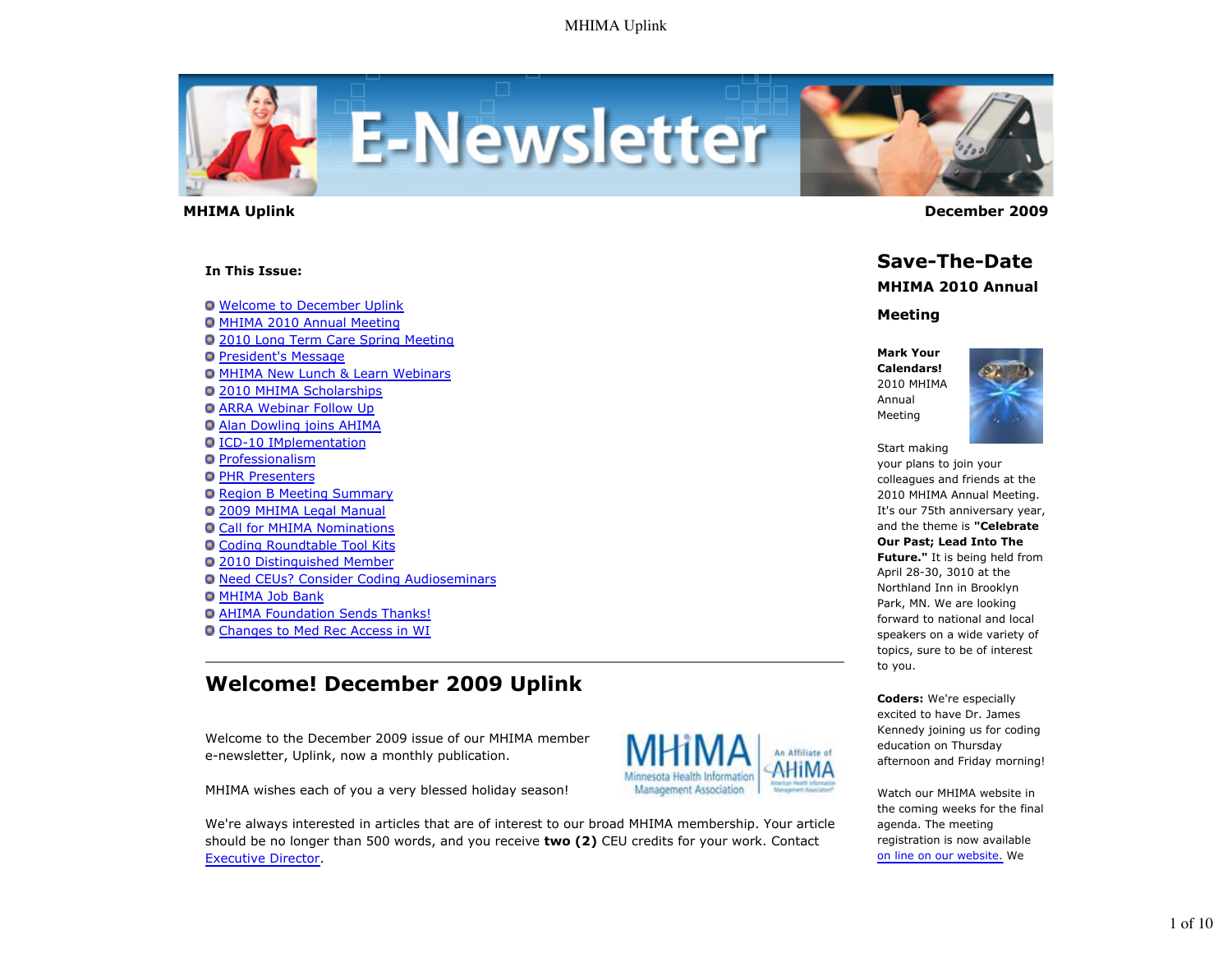Current and past issues of our e-newsletter are available under the UPLINK E-NEWSLETTER button on our website.

If you would like to unsubscribe to our Uplink e-newsletter, please contact Executive Director

# **President's Message**

Steph Luthi-Terry



### Happy Holidays!

This time of year always sneaks up on me! Every year as Thanksgiving passes, I find myself wondering how the Christmas holiday season came back so soon…didn't I just take down my tree and remove the holiday lights from my house?

What does come to mind each year is the generosity of the many volunteers who help raise dollars or donations for local food shelves, ring bells, donate

their time and energy to make shoebox gifts for the underprivileged kids across the oceans, knit scarves, adopt families, bake cookies to send to our brave military men and women around the world. The list is infinite in the good deeds that we all participate in during the holiday season.

But let's not forget the "other" volunteer work that so many do for MHIMA and AHIMA. On Friday, December 4, MHIMA delivered our first lunch and learn webinar presented by LaVonne Wieland, RHIA, CHP. LaVonne presented on the topic "ARRA Updates on Privacy Provisions." My deepest appreciation to the volunteers who have worked so hard to bring these webinars to our MHIMA members and to LaVonne for sharing her very considerable knowledge and in-depth understanding of ARRA and important privacy implications to MHIMA members and healthcare organizations. There was a significant number of registrations and interest for this webinar. We look forward to receiving your feedback and impression on this important educational opportunity.

Please make sure you check out the MHIMA website at www.mnhima.org for the other upcoming webinars planned in January (ROI), February (Critical Access), March (ICD-10). Our annual meeting is just a little earlier this year, April 28-30, at the Northland Inn in Brooklyn Park, MN. The annual meeting committee has been working very hard on putting together a comprehensive meeting agenda – coding, regulatory, management skill building, EHR – this is an exciting time with so many changes and we are hopeful that you will all be there! Plus, it's our 75th year as a state association a time to celebrate that legacy! This meeting also welcomes the Long Term Care folks from Minnesota as well as a national LTC audience to their Spring meeting.

In October, the MHIMA delegates attended the AHIMA House of Delegates (HOD) during the 70th Annual AHIMA National Convention in Grapevine, Texas. During the House business meeting: The House Operations Team proposed a bylaws amendment on delegate apportionment. The House approved a motion to refer the issue to committee for further deliberation. The House Operations

look forward to seeing you all there!

# **2010 Long Term Care Spring Meeting**

The AHIMA Long Term Care Practice Council will hold its 2010 Spring Meeting at the Northland Inn, April 28-29, 2010, in conjunction with our MHIMA Annual Meeting. This is a wonderful opportunity for everyone involved in LTC to experience an agenda packed full of timely topics. You don't need to be a member of the LTC Practice Council to attend. This meeting is open to all folks working in LTC, nationally and within Minnesota.

The registration information is posted on our website, separate from the the 2010 MHIMA Annual Meeting. Click **Here** 

Check back frequently for updates as the Agenda is near completion. Great speakers have been secured.

MHIMA extends a hearty welcome to our LTC professionals in 2010!

## **2010 MHIMA Scholarship Program**

Information about the 2010 MHIMA Scholarship Program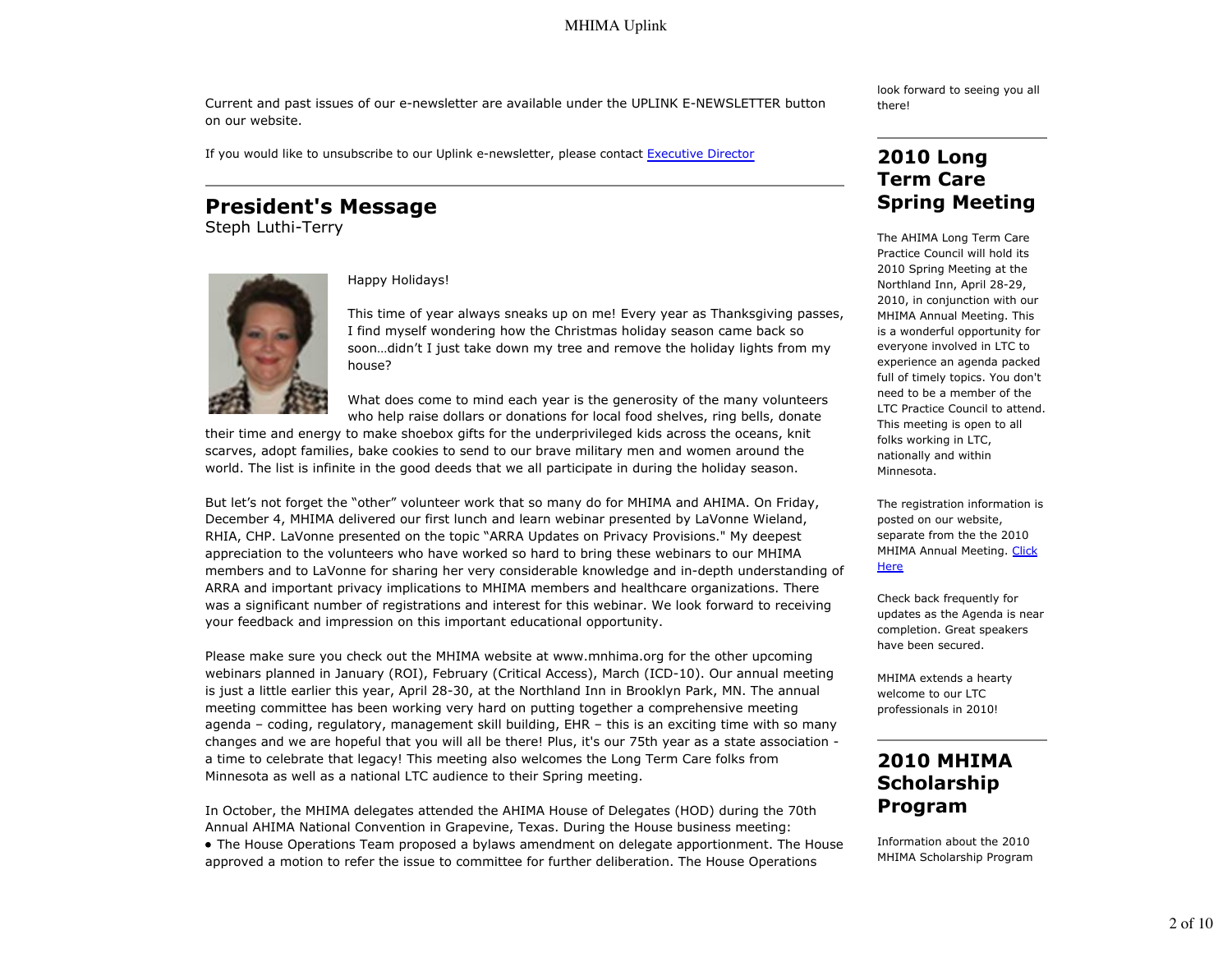Team will continue its discussion. You may recall that MHIMA sent an email blast to members prior to the delegates leaving for Grapevine. This topic will continue under discussion this year, and will likely be addressed in the 2010 HOD business meeting.

The Tennessee HIMA proposed a vote on the Proposed Resolution for Professional Guidelines/Best Practices for Electronic Documentation. The resolution was approved.

The House Team on Volunteer Leadership and Development proposed a vote on the Resolution on Volunteer and Leadership Development. The resolution was approved.

As we begin to gear up for the 2010 Minnesota legislative session, we would anticipate the leadership of MHIMA and the HIM industry will be working closely with elected legislators. Healthcare reform affects all of us at federal and state levels as well as within our organizations. As healthcare funding and budgets are reduced, eliminated, or scrutinized, HIM professionals will be affected. We should anticipate greater challenges and paradigm shifts related to workforce, workflow and regulatory management. While many of us have been around through other "reform" initiatives, the current activity is bound to make this an interesting legislative year.

Reflection is a natural happening during this particular time of year as we look back on past accomplishments and consider the future opportunities. MHIMA has experienced an extraordinary strategic year in 2009. We have been recognized for our legislative activities by AHIMA, increased our educational offerings, have sustained an on-target, conservative, balanced budget while continuing to support scholarship awards and keeping our Board leaders available at the national level, and several individuals were nominated and recognized nationally. 2010 is on track to be another fast paced year in which we continue with our strategic plan and professional visibility.

During the next several weeks, many of us will find time to be with family and friends, volunteer more of our precious time, and invite others to share our spirit of hope, joy and faith. My wish is that each of you to take time to relax, laugh, reflect, debate, refresh and celebrate the important people and moments in your life.

Wishing you a very Merry Christmas and a joyous holiday season.

Steph

# **Lunch & Learn Webinars**

**MHIMA New Audioconference/Webinar Education**



MHIMA announces the continuation of its audioconference/webinar series! Dial directly into these live presentations from your work environment. No travel required! Fit as many colleagues as you can into a room with a speaker phone and an internet connection. Your call is a toll-free number.

All sessions are from 12 noon to 1 pm and earn one (1) CEU for each

attendee at each connection location. The registration fee of \$49 for MHIMA/AHIMA members (\$89 non-members) covers all the staff you can invite on one phone line/internet connection. Multiple

will soon be in the hands of our MHIMA HIT/HIM program educators to share with their students.

We'll also be posting this information and the application materials on our website under the EDUCATION button.

Students and program instructors: Watch for the updated information!

## **ARRA Webinar Follow Up**

Our first webinar on December 4th on ARRA: Update on Privacy Provisions, had more than 40 registration connections and more than 60 in attendance at the connection sites! Thanks to everyone who signed up.

To access the DHHS Privacy Breach Notification form discussed during the webinar: Click Here

# **ICD-10 Implementation Resource**

If you haven't already reviewed this resource from AHIMA, it's highly recommended you do so. This model identifies key tasks or milestones that must be completed within specific timeframes by specific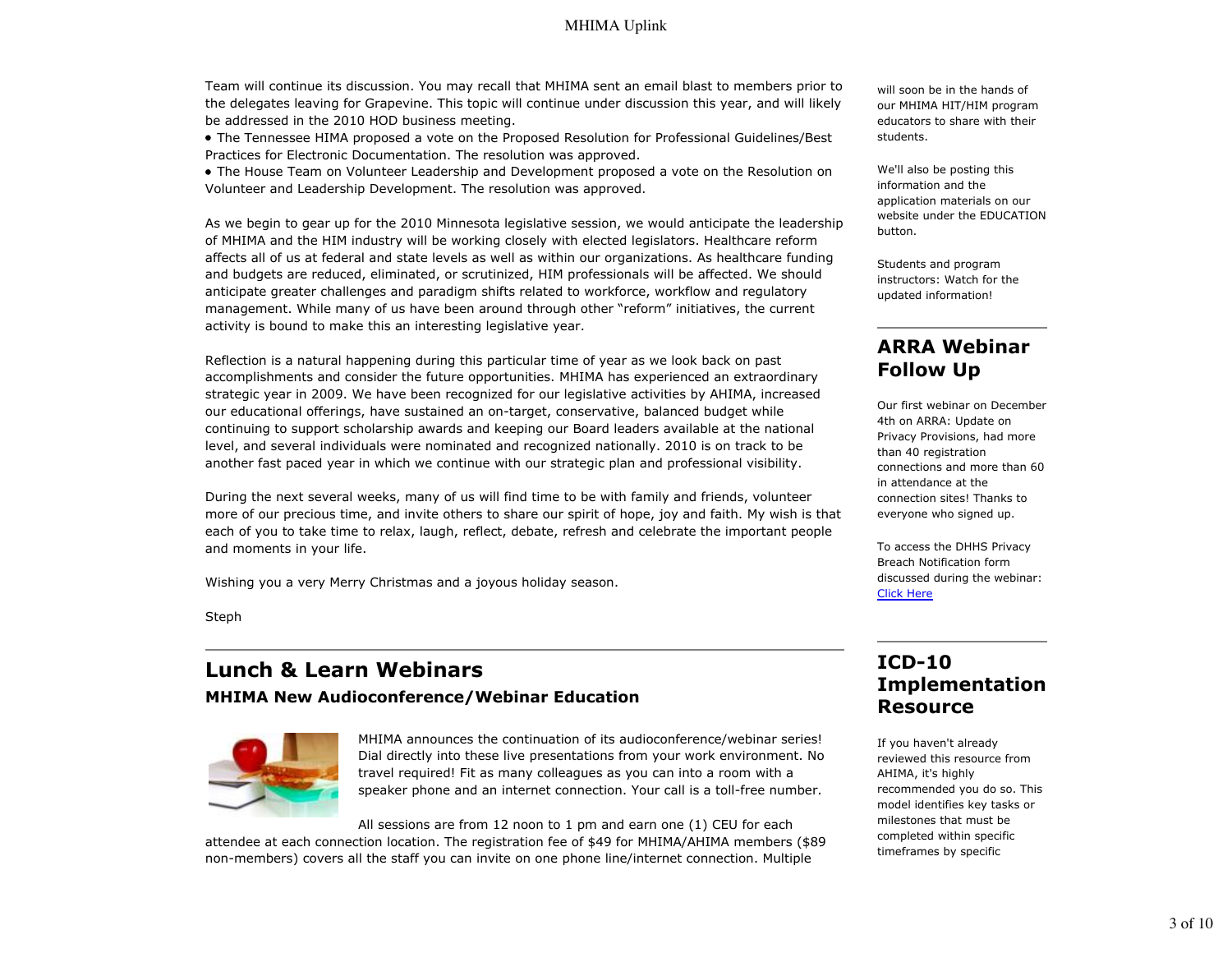phone lines require a separate registration for each line.

#### The next webinar topic and date:

**Release of Information in the HITECH World, on Thursday, January 21, 2010, at 12 noon. Presenter is Lisa Kampa, MA, RHIA, CHP, Manager of Health Information Services/Privacy Manager at Gillette Children's Specialty Healthcare in St. Paul.**

Registration Deadline: All registrations must be received in our office by 5 pm on Thursday, January 14, 2010. Once the deadline is passed, we will no longer accept registrations.

Four days prior to the program, you'll receive an email containing instructions on how to download the presentation material for the conference, the codes to access the website and the conference call, and CEU information for everyone attending at your site.

Cancellation: Registration fees, less a \$15 cancellation fee, are refundable if notice is received five (5) working days before the program date.

To register securely online from our website for the January 21st webinar, Click Here

Be sure to visit our website often to see the schedule for additional webinars coming in 2010. You'll find the information under the EDUCATION button, On-Line Learning Site.

# **Alan F. Dowling, PhD, new CEO of AHIMA**

A Message from the 2009 AHIMA Board of Directors

The AHIMA Board of Directors is pleased to announce that Alan F. Dowling, PhD, is the chief executive officer of the American Health Information Management Association (AHIMA), appointed January 13, 2010. With an illustrious career that spans more than 35 years in various phases of health informatics, Dr. Dowling's diverse background includes global leadership experience in corporate and non-profit organizations, extensive strategic and governance expertise, as well as health care delivery, research and academic experience.

An AHIMA e-Alert was distributed with more information about Dr. Dowling's appointment.

Given the excellent foundation laid by Linda Kloss, all of you—the excellent AHIMA staff and past volunteer leaders—our Association is poised to move to the next level and to be an even more significant player in the national and global healthcare information industries. We believe that Alan embraces our history and culture, as well as the core principles of the HIM profession and is anxious to work with all of us in accelerating the advancement of the HIM profession Thank you for your valued service and we encourage you to join us to welcoming Alan to AHIMA!

Your 2009 AHIMA Board of Directors

organizations and in some cases specific roles within organizations. It is organized first by healthcare entity, then by roles, enabling you to focus on your setting and role and then identify the important milestones and action items to help inform your planning. The model identifies not only what you need to do and by when, but also links to suggested resources to help you accomplish these steps. Click here:

Role-based Model for ICD-10 Implementation

## **PHR Presenters**

Michelle Ingvalson and Carolyn Gaarder will be contacting the current PHR presenters soon to ask if they would like to continue work with the PHR initiative. Then, they'll put out a call for new presenters. A track for training PHR presenters is also being planned for the 2010 Annual Meeting.

During this process, they would like to identify a key contact person in each MHIMA region. Please consider continuing or joining the roster of presenters in your region.

AHIMA has rolled out a new PHR campaign which is even more user friendly. Also, there is a new PHR coordinator at AHIMA, Allison Vance, and she is reported to be very enthusiastic!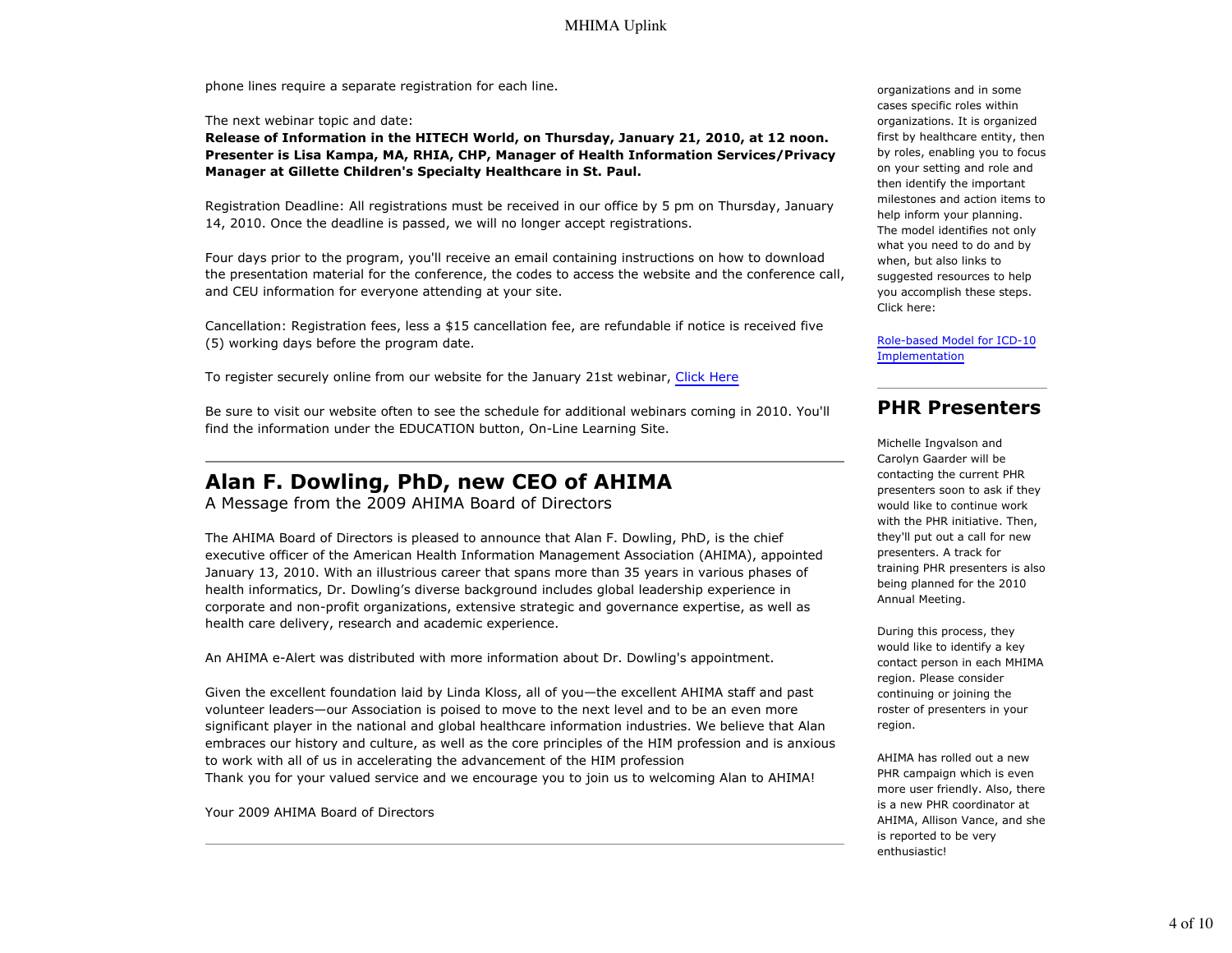# **Professionalism**

Carolyn Gaarder, MLA, RHIA

Recently I moved to a new office and it was time to sort through an almost 20 year accumulation of "stuff." Copies of ancient paper health records - obsolete and to the destruction bin. Copies of assorted health record forms - obsolete and to the recycle bin. Copies of old CDs, videos, etc. outdated and out, out, out. In a folder in the back of my resources file drawer was a copy of an article titled "Professionalism." Not obsolete and maybe just as relevant today as it was decades ago. Here is a abbreviated version of that ancient document and the accompanying quiz (ungraded). See if you agree.

A strong work ethic is one characteristic that employers seek in new employees. Work ethic means that an employee places their job in a high priority. They stay focused and leave their personal problems at home.

Employees with a strong work ethic apply themselves to the task at hand and make the best effort to get the job done right the first time. Self-discipline and self-control are important. Punctuality is a key item in a strong work ethic. It is very important to be there when people are counting on you and to be there on time. Arriving late could hold things up for everyone else. While everyone might be late on occasion, poor attendance or punctuality could become a performance issue and possible grounds for corrective action or dismissal.

Two more key factors in professionalism are reliability and accountability. Doing what you say you will do is a very important part of the team effort needed today. The same holds true for accepting responsibility and the consequences for your actions. A true professional will hold themselves accountable and will not try to shift the blame to others. Mistakes will happen. We are all human. The keys here are to admit to the mistake and to learn from the experience.

If you are assigned a task that you do not feel qualified for or lack the appropriate training for, it is your responsibility to discuss the situation with your supervisor. On one hand, simply refusing to complete a task could appear to be insubordination and could lead to dismissal. On the other hand, a professional worker does not attempt to perform a task that they are not properly trained for.

Nothing is more dreary than working with negative people. Don't be one of them. Leave your troubles at home. Go for a sunny disposition. A friend had a co-worker who, when asked "How are you?", went into great detail about their problems. Notice that negative people are quickly avoided as much as possible and may not be considered for promotion. A true professional will work hard to display enthusiasm and a positive attitude. You may not always be 100% happy with the organization that you work for but never make negative comments about your current or past employer. Those words could come back and damage your career.

No matter what your current job is, do it to the best of your ability. If a weak area is recognized, a professional seeks help. The key is to know what you don't know and then fill in the gap. With health care moving at record speed, keeping current is practically a full time job. This means reading the technical journals, attending seminars and workshops, and networking with other professionals. No one can expect their employers to provide all the educational updates. Dedicated employees will

## **2009 MHIMA Legal Resource Manual**

The 2009 Legal Resource Manual is now available for purchase! The Manual is a complete update of the 2007 version and includes the laws and rules that address the majority of issues that may arise with respect to health information practice. There are many new updates in every chapter. As one member states, "This is truly a valuable resource for anyone that works with health care." It's a compilation of best practices and experience of HIM professionals and the facilities they represent in Minnesota and has had legal review.

**There will not be an update to the Legal Manual in 2010. The next full update is planned for the Spring of 2011. In the interim, significant changes in topics in the Manual will be posted on our website under the Legislative Updates button.**

All HIM Departments should have this Manual. It's available on CD only and can be purchased from the MHIMA website's main page. Order your manual today!

# **MHIMA Coding & Data Quality**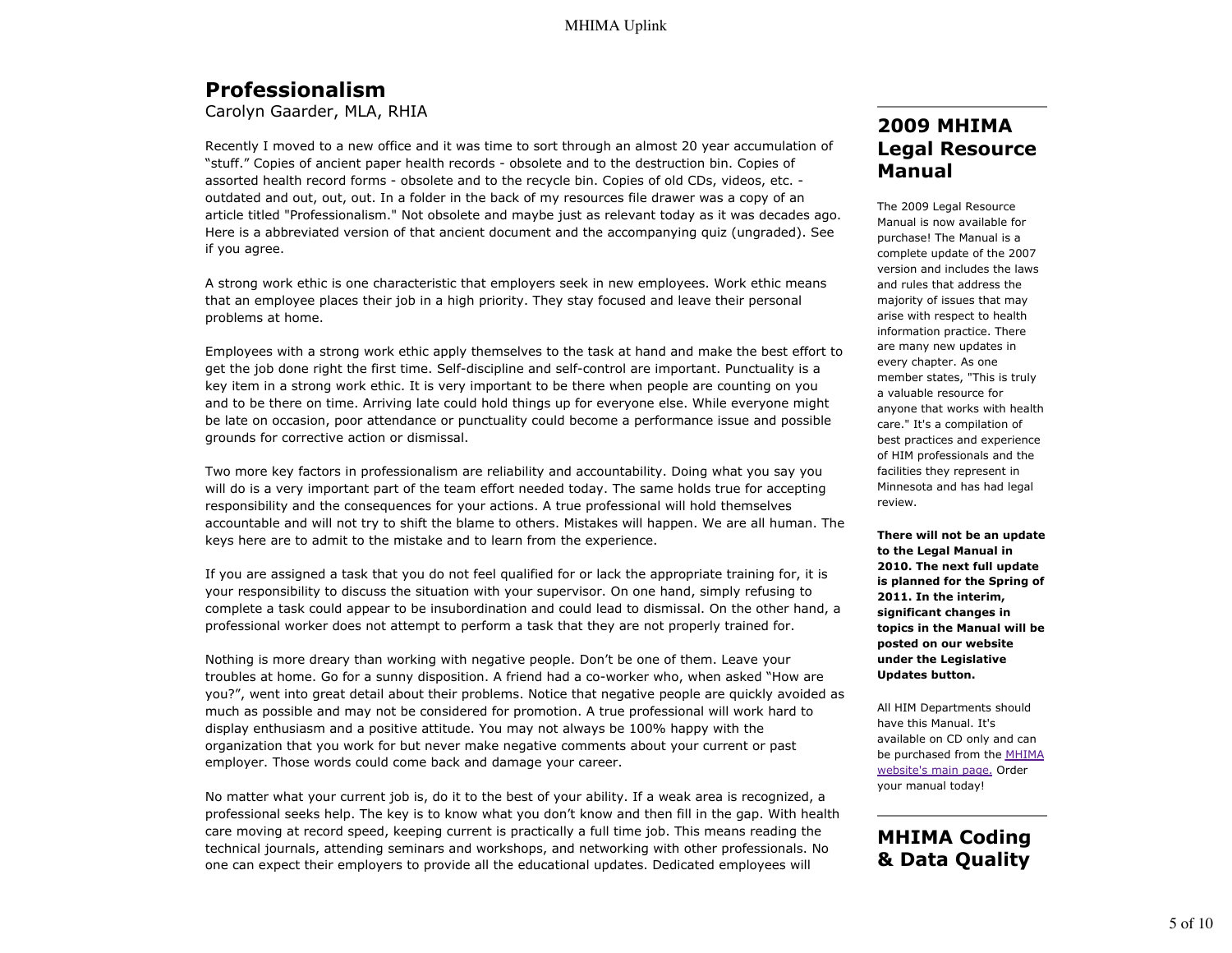shoulder some of the responsibility here.

I must add that technology has added a whole new avenue for networking. Log into the AHIMA and MHIMA websites and look for opportunities to network with national, state and regional colleagues.

Now for the test.

- WHAT'S YOUR PROFESSIONALISM SCORE?
- 1. Are you stimulated by tough problems that tax your thinking?
- 2. Do you "go the extra mile" prn?
- 3. Do you encourage open discussion and respect all opinions given?
- 4. Do you read extensively to expand your own experiences and opinion?
- 5. Do you entertain new ideas with enthusiasm, rather than skepticism?
- 6. Do you ask numerous questions, never worrying about whether they reveal your ignorance?
- 7. Are you known for your integrity?
- 8. Are you ambitious and comfortable with power and powerful people?

A majority of "yes" answers means you're on the right track!

I think this little quiz goes a long way to defining professionalism. Would you agree?

# **Region B Meeting Summary**

Kerri Mesia, RHIA

The Region B/Northeastern area meeting took place on November 19, 2009, at the College of St. Scholastica in Duluth, MN. This was another successful year for the Region B meeting with over 80 registrants! The senior class, along with the help of Pam Oachs, did an outstanding job preparing and hosting the annual conference. A big thanks to all of them!

Terri Balaich from SMDC Health Systems started off the morning with a presentation titled "Changes in Outpatient Coding and Medication Therapy Management". She focused on the challenges they have experienced and the solutions they have come to at SMDC with the rollout of this new program, which focuses on the face-to-face patient assessment of medications.

Next was presenter Damian Entwhistle, BA, Dip HE, RNLD. Damian's hour compared healthcare in the UK, USA, and Canada with respect to funding, infrastructure and human resources, and outcomes. He pointed out several statistics and ended his presentation with some very interesting conclusions.

Following Damian was Gina Sanvik, RHIA. Gina briefed us on the very relevant topic of ICD-10. She showed the group a few code comparisons and stressed the importance of solid training and education for those that will be affected by ICD-10.

During the NEMHIMA Business Meeting, Gina Sanvik, MHIMA Delegate Director, provided information on the AHIMA Academy for IDC-10 training and proposed resolutions at the AHIMA HOD in 2009. MHIMA annual meeting information for 2010 was also reviewed along with some key focus areas that

# **Coding Roundtable Tool Kits**

The MHIMA Coding & Data Quality Committee has created several toolkits for use by MHIMA members to support coding education and discussion in your facilities and at your regional meetings. There is a "Do It Yourself" PowerPoint tool kit giving you the guidelines to set up a coding roundtable.

Additional tool kits on specific topics that have been developed to-date include Interventional Radiology, E&M, Heart Failure and the **newly updated Present on Admission (POA).**

All are available on the Coding and Data Quality button on the MHIMA website. Watch for additional toolkits as they are developed!

# **AHIMA Coding Audioseminars Available**

**Looking for CEU opportunities at low cost before the end of 2009?** Consider the MHIMA coding audioseminar rental library. We have several CDs available and each is worth 2 CEUs. Here are some of the comments from folks who have rented the CDs:

Coding Interventional Radiology Services: "excellent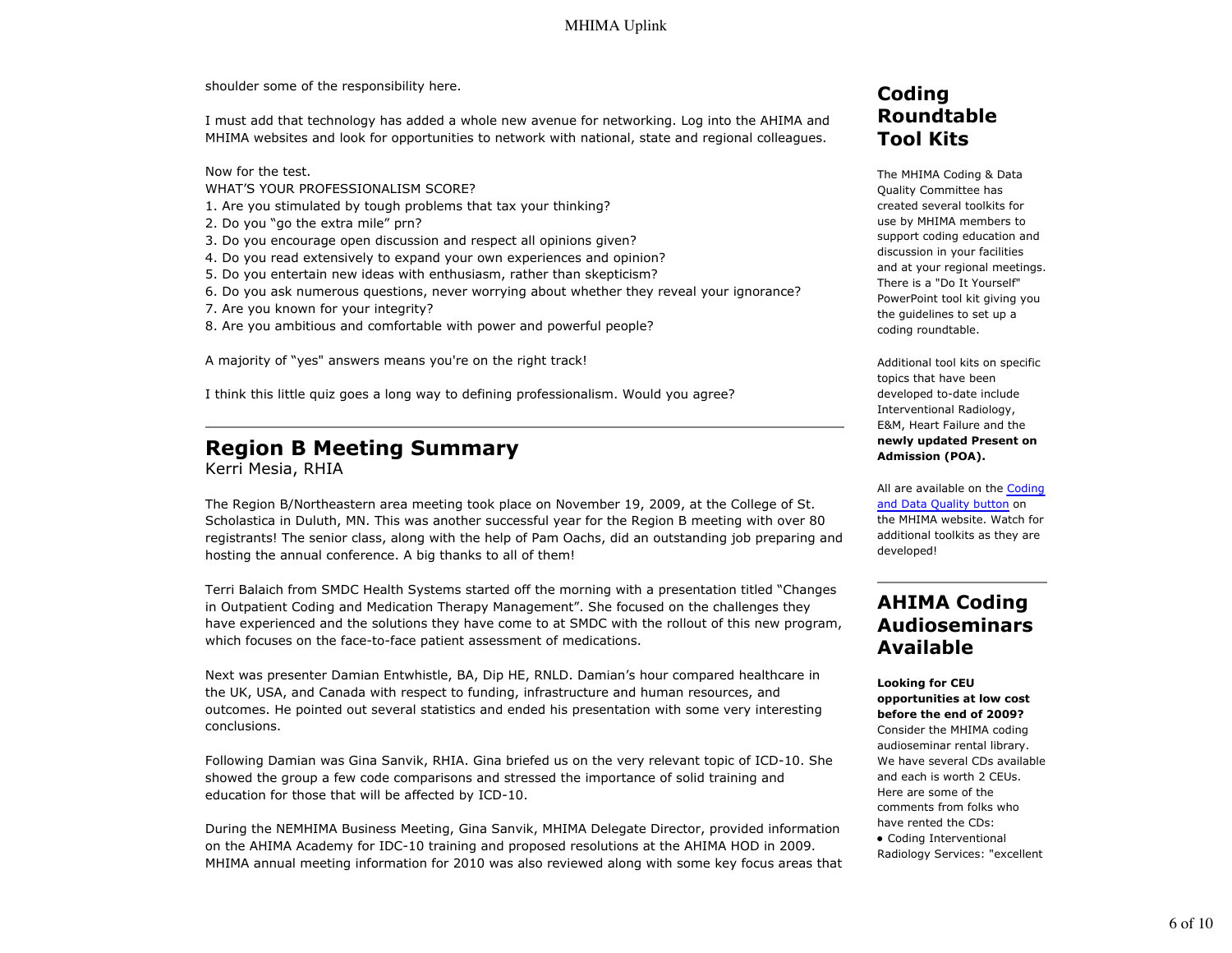are in need of volunteers. President Amy Watters looked for suggestions on sponsorship ideas throughout the region.

We broke mid-day for a fabulous Italian lunch and returned for the annual session with Gerald Cizadlo, PhD. Dr. Cizadlo held our attention with his discussion surrounding the recent influenza pandemic affecting the country. The title of his presentation was "Clinical Update: H1N1".

Next in line were Katie Kerr, MA, RHIA, and Mark Sandvick. They presented the events and roadmap that led Kanabec Hospital to EMRAM Stage 6. Due to the successful collaboration of many, including staff at SISU, the Kanabec Hospital became the first in the country to receive this designation. Congratulations, Kanabec Hospital!

Finishing the day was Mary Windsor, RHIA, from St. Luke's. She presented information on the Red Flag Rule and Identity Theft. Mary shared examples of her experiences pertaining to the Red Flag Rule, including actions that should be taken and potential penalties.

Special thanks to all of the speakers and to the CSS Health Information Management students for another successful meeting.

# **Call for MHIMA Nominations for 2010-2011**

The MHIMA Nominating Committee requests nominations for the following positions for the 2010-2011 MHIMA Board of Directors and Audit Committee ballot by January 31, 2010.

- President-Elect
- Secretary
- Treasurer
- Delegate Director (2)
- Audit Committee (2)

#### **Qualifications of Nominees:**

- All candidates must be active AHIMA/MHIMA members and hold an AHIMA-approved credential.
- President-Elect candidates shall have been a MHIMA Board member or Regional President within
- the last five years, or an MHIMA Committee Chair within the last three years.
- Delegate Directors shall have been an MHIMA Committee Chair, shall have held another MHIMA elected office, or have been a Regional officer within the last five years.

#### **Terms of Office: All terms begin July 1, 2010.**

The President-Elect serves for a term of one year, serves as President for the following year, and Past President following the term as President. Total term: 3 years.

- Secretary and Treasurer serve a one year term.
- Delegate Directors serve a two year term.
- Audit Committee serves a two year term.

You may download the folllowing nomination information as well as a 2010-2011 Candidate

preentation"

- Coding for Cardiovascular Procedures: "excellent discussion with pertinent, helpful Q&A"
- Coding Kidney Disease & Treatment: "helpful; well presented"
- Coding for Diabetes: "excellent presentation with great examples"; "great information"
- Present on Admission Reporting: "presentation is well done; good use of examples"

For more information, visit our MHIMA Store on our website and scroll down to the ordering information on our audio CDs.

## **MHIMA Job Bank**

Are you seeking a job? Are you an employer looking for a potential employee? Is your facility looking for someone with a skill set of MHIMA members? Be sure to check out the MHIMA Job Bank Network on our website. Here, you'll find information about registering as a "Job Seeker" or as an "Employer". New positions are posted frequently, so check us out often!

**Job Seekers:** There is no fee to register.

**Employers:** Job posting fees are very reasonable and reach all of our MHIMA membership.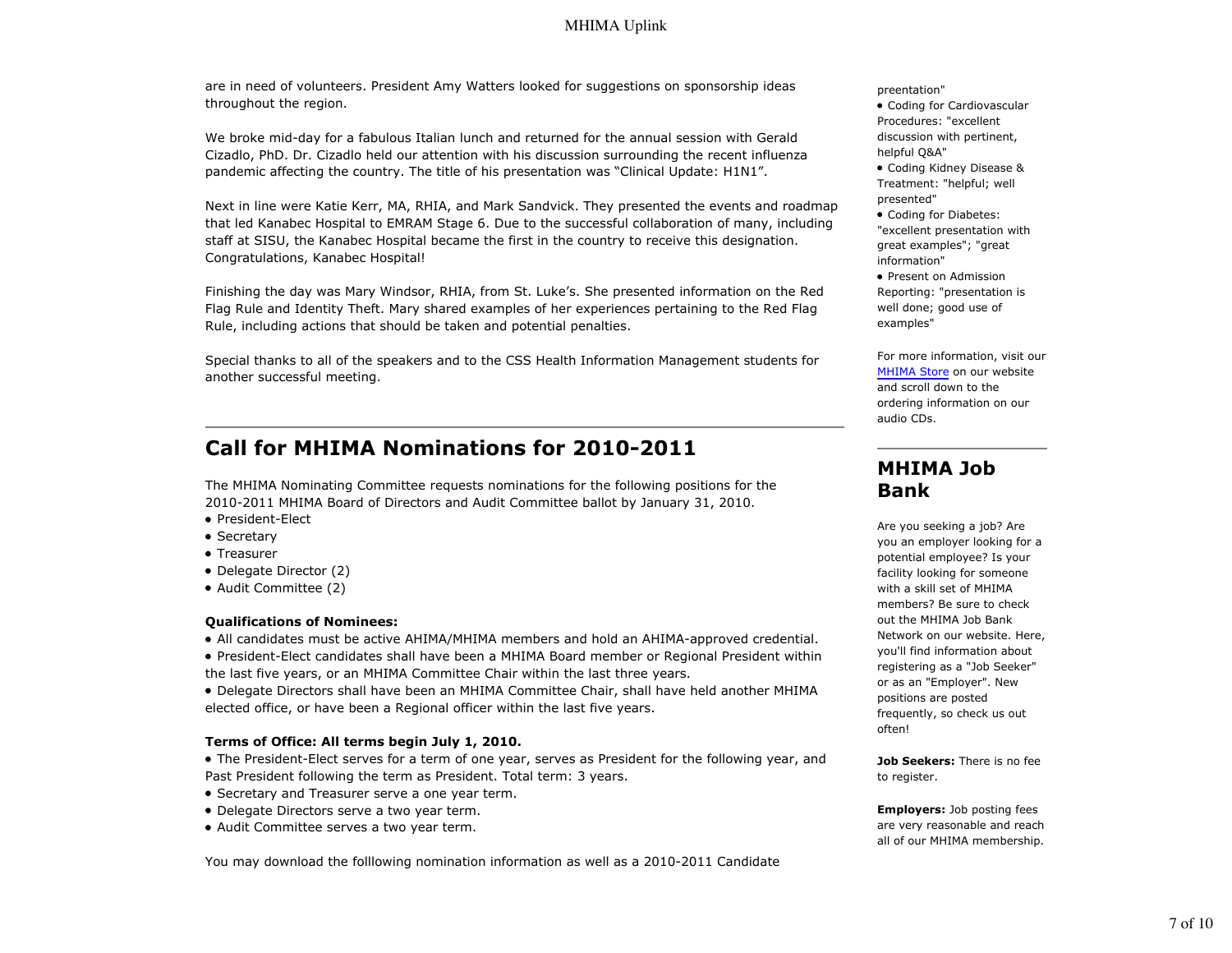### Nomination form by Clicking Here

#### **General Description of Offices:**

Each Board member and the Audit Committee is expected to attend the 5-6 board meetings held during the year and to carry out activities/assignments between meetings. Board meetings held in June, September and November generally last five hours. The winter conference call meeting and the meeting held the evening prior to the MHIMA annual meeting are generally two to three hour meetings. The Bylaws describe the powers and duties of the Board to provide for representation of the membership of MHIMA on all matters internal and external, establish and modify the policies and procedures of MHIMA, develop and oversee the implementation of MHIMA's strategic plan, approve the annual operating budget, establish, oversee and act on the recommendations of all committees and specialty groups, serve as custodian over all funds and property of MHIMA, render a full report on the financial status and activities of MHIMA to the membership at the annual meeting, and oversee the coordination of the MHIMA Central Office. The Bylaws also describe the responsibility of the Audit Committee.

### **Description of Offices:**

#### **President-Elect:**

- The President-Elect assists the President and carries out other duties as requested.
- The President-Elect selects KFA leads and committee chairs.
- The President-Elect attends AHIMA-sponsored Team Talks/Leadership Conference during terms as President-Elect and President (two days in mid-July and choice of several dates in March).
- The President-Elect attends the House of Delegates meeting of the AHIMA national convention during terms as President-Elect and President (late September or early October).
- The President-Elect prepares to assume the responsiblity of the office as President the following year.

As President, becomes familiar with the procedures for Component State Associations (CSAs) established by AHIMA in directing the activities of Officers, Delegate Directors and Committee Chairpersons.

- As President, presides at all business meetings of MHIMA and at Board of Directors' meetings.
- As President, reviews, plans, organizes and directs the activities of MHIMA.
- As President, communicates activities with the Board and the membership at large.
- As Past President (third year of term), serves as a resource to the President and the Board and as the Nominating Committee Chairperson.

### **Secretary:**

Keeps a permanent record of all meetings of the Board of Directors and the membership, as well as completes official correspondence for MHIMA.

Maintains a record of attendance of all Officers and Board Members at Board meetings and notifies the President when a member of the Board has absences resulting in attendance at less than 75% of the Board meetings.

### **Treasurer:**

Oversees the financial accounts and investments.

Oversees and monitors the income and expense practices and procedures to assure conformance with MHIMA policy and procedure

Click Here to visit the MHIMA Job Bank.

# **Changes to Medical Record Access in Wisconsin**

If you are working with facilities located in Wisconsin, you will want to review this information. The WI Health Information Management Association has provided this update to the changes in medical record access that were enacted with the 2009-2011 Wisconsin State Budget, 2009 WI Act 28. WHIMA plans to update their Legal Resource Manaul to reflect these changes as well as other changes regarding access and ROI in Wisconin during the second quarter of 2010.

Click Here to download

This updated link is also listed on our MHIMA website under the WHAT'S NEW button.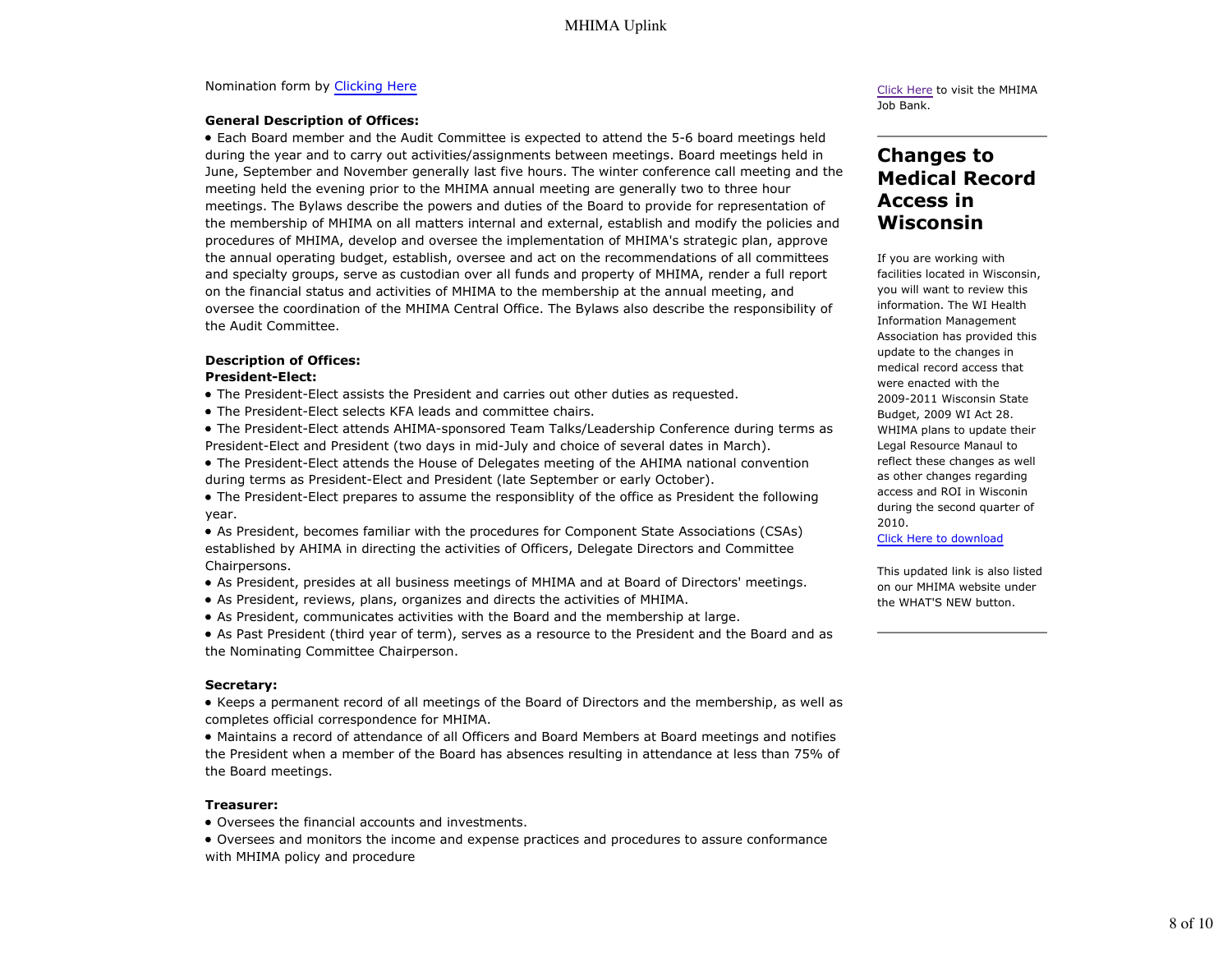- Presents the annual financial report to the membership.
- Chairs the Finance Committee.
- Assists the Board in selecting an accounting firm.

#### **Delegate Directors:**

Commit to attend AHIMA Team Talks (July and March) in preparation for representation as MHIMA delegates to the AHIMA House of Delegates held in late September/early October.

Assume responsibilities as defined in the MHIMA policy and procedure manual and as assigned by the President, including involvement in either the Bylaw or Scholarship Committee, or in preparing summaries of issues to communicate to the regional membership.

Represent MHIMA's Board as a liaison to assigned regions and attend regional meetings to present AHIMA/MHIMA updates.

#### **Audit Committee:**

- Receives the financial records from the Executive Director at the conclusion of each fiscal year.
- Assures the completion of annual audit procedures in conformance with MHIMA Bylaws and policy and procedure.
- Reports the results of the annual audit procedures to the MHIMA Board of Directors at the conclusion of the audit.

**We need your help! If you have ideas for nominations for any or all of the above ballot positions, or if YOU are interested, please contact Diane Larson, Chair of the MHIMA Nominating Committee.**

# **MHIMA 2010 Distinguished Member Nominations**

The MHIMA Nominating Committee seeks your input for nominees for our 2010 Distinguished Member. This is MHIMA's highest award of honor and is not an elected award. The MHIMA Nominating Committee receives names of nominees and recommends selection of the Distinguished Member to the MHIMA Board.

This award celebrates and honors outstanding members of MHIMA for their loyal service to our state association and their contributions to our profession. Candidates must have been an active member of MHIMA for five (5) years or longer and have made an outstanding contribution to the profession in more than one of the following:

Volunteer service to our association as an officer, director, committee chair or member, project or task force chair or member, CoP facilitator, or representative of the HIM field at governmental or state health care associations

Outstanding achievement in professional practice through leadership in a specialty area or innovate approaches to methods improvement

Leadership in education through regular presentations at HIM conferences or other eduational events, respected instructor in academic HIM programs, or development of teaching strategies

Contributions in research or published materials such as authorship, editing, or service on editorial boards for journals, books and other publications that advance the HIM profession